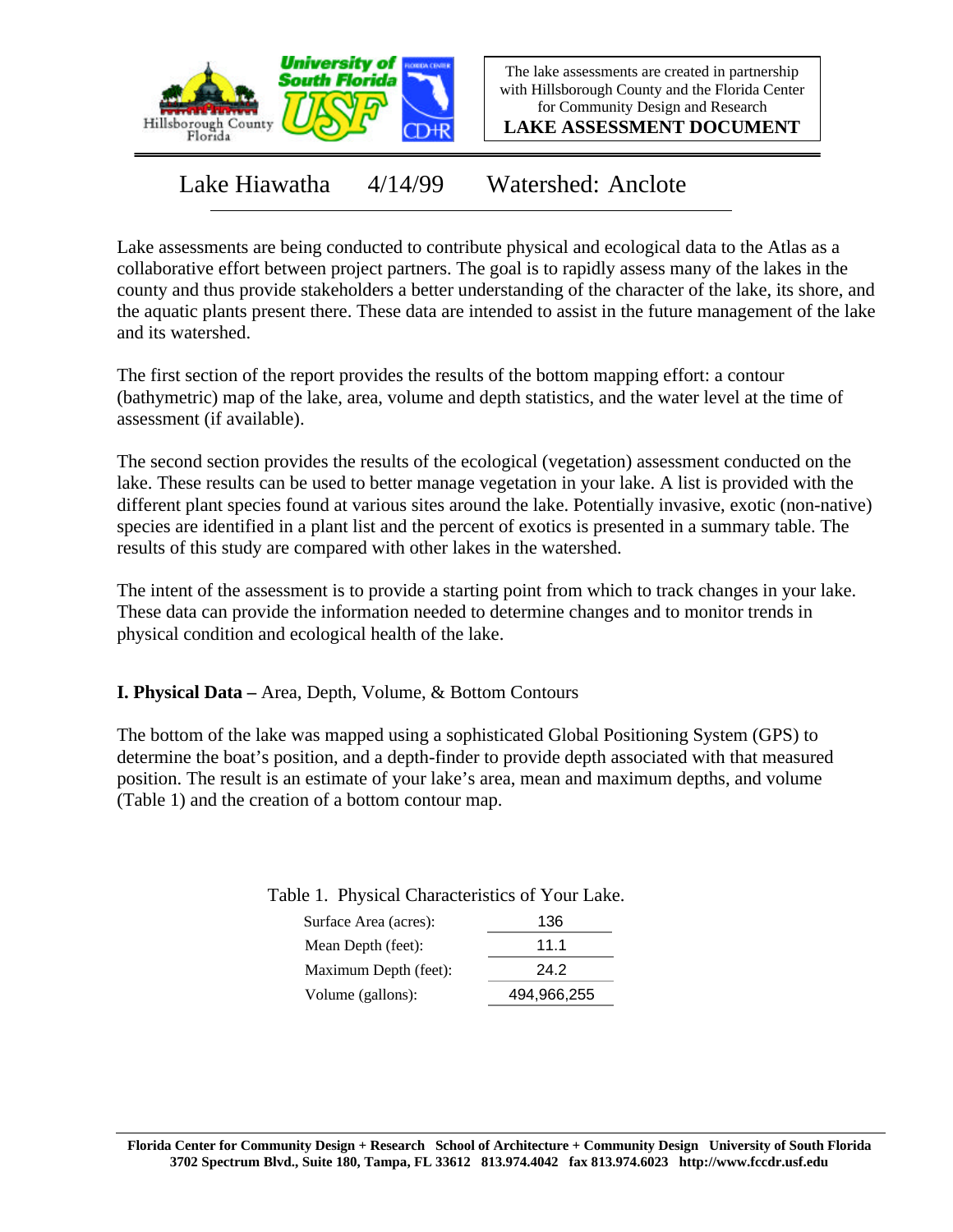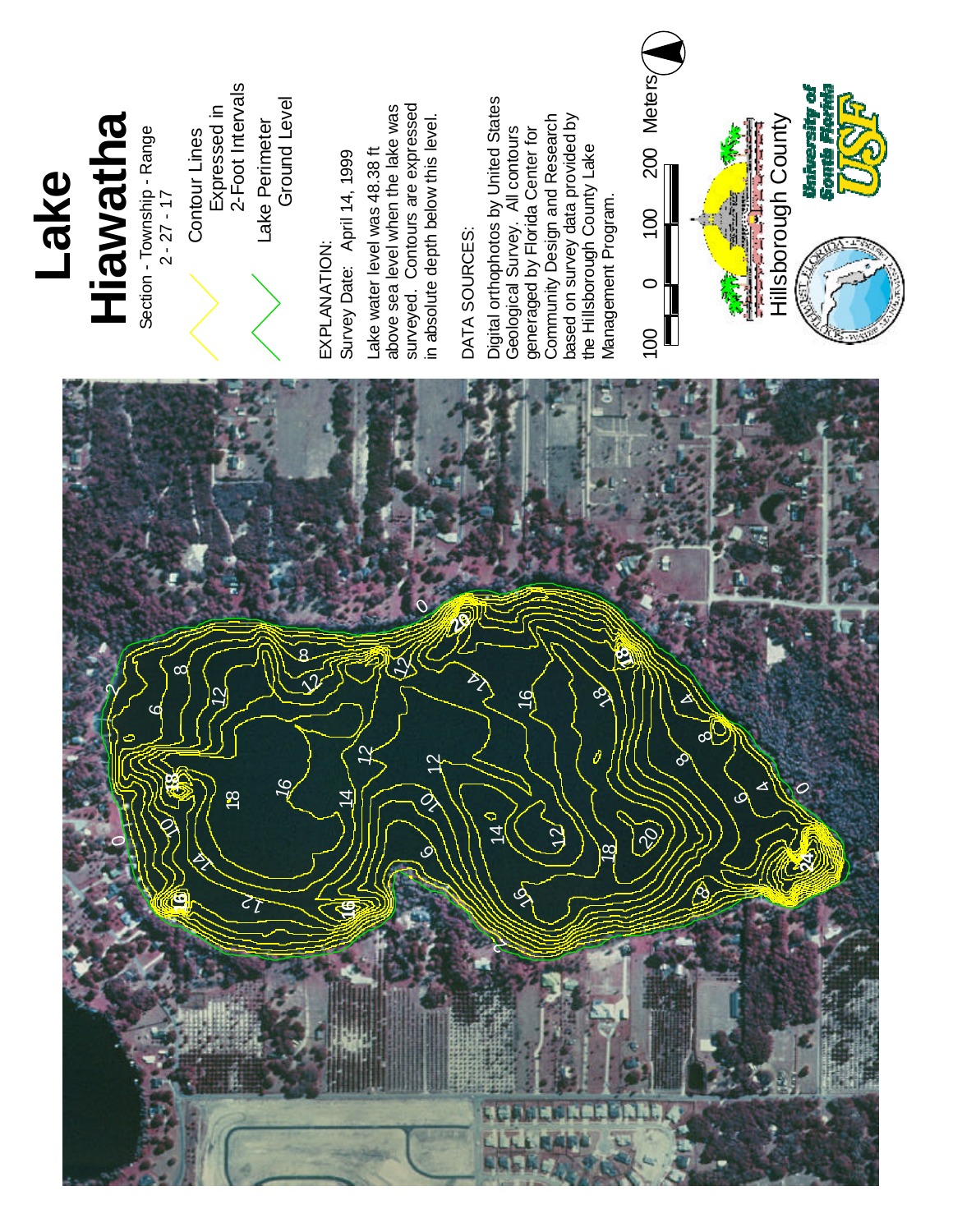

The lake assessments are created in partnership with Hillsborough County and the Florida Center for Community Design and Research

**LAKE ASSESSMENT DOCUMENT**

Lake Hiawatha 4/14/99 Watershed: Anclote

## **II. Ecological Data**

Aquatic Plant Survey

Approximately equispaced sites are haphazardly mapped around the lake and the aquatic plants at each site are surveyed. The total number of species from all sites is used to approximate the total diversity of aquatic plants and the percent of invasive-exotic plants on the lake and in the watershed (Table 2). Many of these plants are considered ecologically harmful, as they tend to out-compete native species. Such "nuisance" plants can also make boating and other recreational activities difficult or impossible. The common and scientific names of plant species found on your lake are listed in Table 3.

> Table 2. Comparison of species diversity between your lake and other assessed lakes located within your watershed.

|                        | Lake Hiawatha Anclote |           |  |
|------------------------|-----------------------|-----------|--|
|                        |                       | (Average) |  |
| Number of Taxa:        | 34                    | 29        |  |
| Percent Exotic Plants: | 15%                   | 18%       |  |

Table 3. Botanical and common names of the most commonly found plants on your lake. Percent frequency (of occurence), habit (location where found), status (native or exotic), and EPPC status are provided.

| Common Name                  | <b>Plant Species</b>        | Frequency | Habit    | <b>Status</b> | <b>EPPC</b> |
|------------------------------|-----------------------------|-----------|----------|---------------|-------------|
| Maidencane                   | Panicum hemitomon           | 78%       | Emergent | Native        | <b>NL</b>   |
| Wild Taro, Dasheen, Coco Yam | Colocasia esculenta         | 67%       | Emergent | Exotic        |             |
| Dayflower                    | Commelina spp.              | 67%       | Emergent | Exotic        | <b>NL</b>   |
| Dahoon Holly                 | llex cassine                | 67%       | Emergent | Native        | NL          |
| <b>Climbing Hempvine</b>     | Mikania scandens            | 67%       | Emergent | Native        | <b>NL</b>   |
| Torpedo Grass                | Panicum repens              | 67%       | Emergent | Exotic        | I.          |
| Cypress                      | Taxodium spp.               | 67%       | Emergent | Native        | <b>NL</b>   |
| Southern Red Maple           | Acer rubrum var. trilobum   | 56%       | Emergent | Native        | <b>NL</b>   |
| <b>Alligator Weed</b>        | Alternanthera philoxeroides | 56%       | Emergent | Exotic        | Ш           |
| Water Spangles, Water Fern   | Salvinia minima             | 56%       | Floating | Native        | <b>NL</b>   |
| Swamp Fern                   | Blechnum serrulatum         | 44%       | Emergent | Native        | NL          |
| Wax Myrtle                   | Myrica cerifera             | 44%       | Emergent | Native        | <b>NL</b>   |
| <b>Pickerel Weed</b>         | Pontederia cordata          | 44%       | Emergent | Native        | <b>NL</b>   |
| Willow                       | Salix spp.                  | 44%       | Emergent | Native        | <b>NL</b>   |
| Catbriar, Greenbriar         | Smilax spp.                 | 33%       | Emergent | Native        | <b>NL</b>   |
| Cattails                     | Typha spp.                  | 33%       | Emergent | Native        | <b>NL</b>   |

Florida Center for Community Design + Research School of Architecture + Community Design University of South Florida 3702 Spectrum Blvd., Suite 180, Tampa, FL 33612 813.974.4042 fax 813.974.6023 http://www.fccdr.usf.edu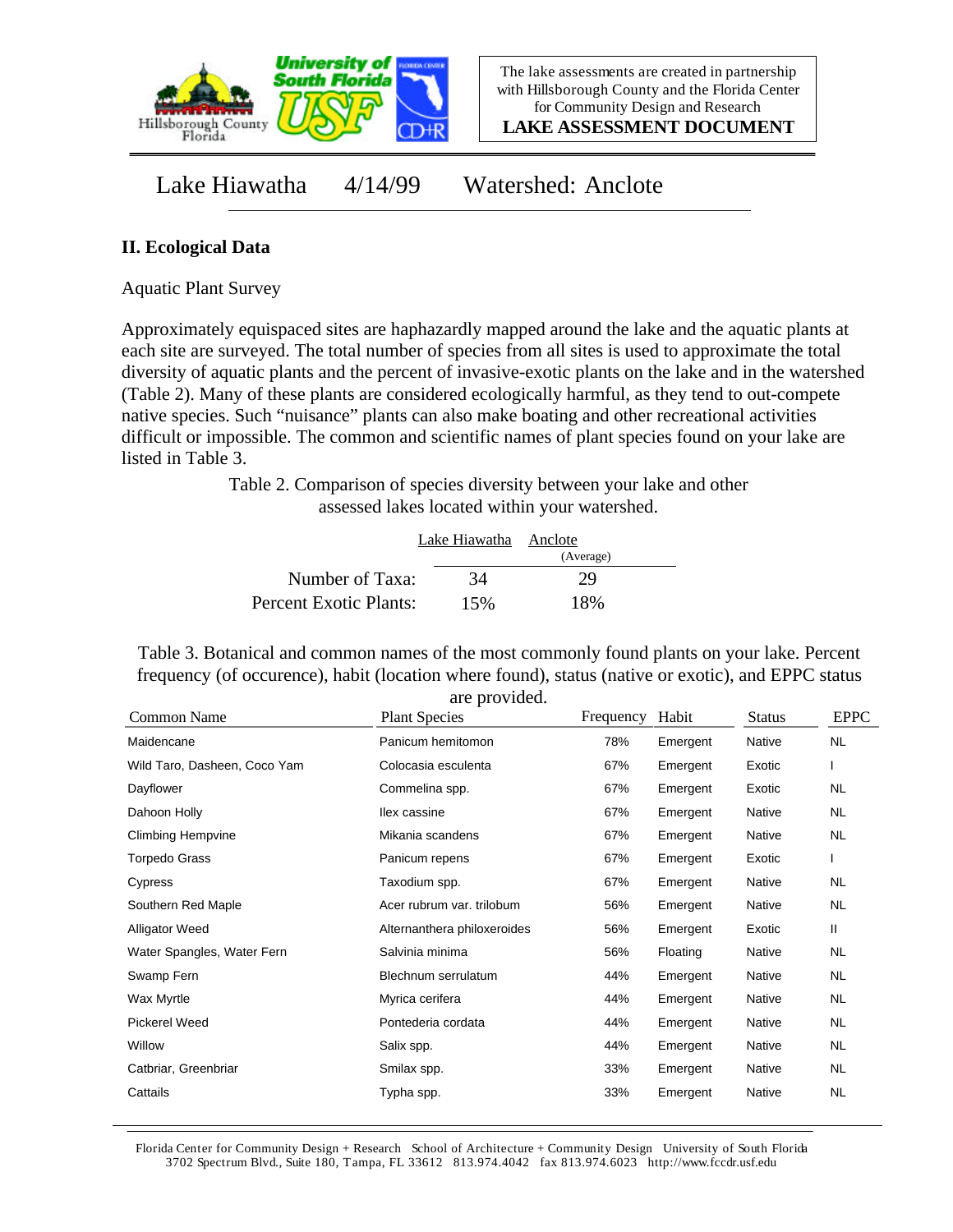Lake Hiawatha 4/14/99 Watershed: Anclote

| <b>Climbing Aster</b>                     | Aster carolinianus       | 22% | Emergent  | Native        | NL        |
|-------------------------------------------|--------------------------|-----|-----------|---------------|-----------|
| Southern Wood Fern                        | Dryopteris ludoviciana   | 22% | Emergent  | <b>Native</b> | <b>NL</b> |
| Manyflower Marshpennywort, Water Penny    | Hydrocotyl umbellata     | 22% | Emergent  | <b>Native</b> | <b>NL</b> |
| Water Primroses, Primrosewillow           | Ludwigia spp.            | 22% | Emergent  | Unknown       | <b>NL</b> |
| Spatterdock, Yellow Pondlily              | Nuphar lutea var. advena | 22% | Floating  | Native        | <b>NL</b> |
| Burhead Sedge, Cuban Scirpus              | Scirpus cubensis         | 22% | Emergent  | Native        | <b>NL</b> |
| Golden Canna, Bandana-Of-The-Everglade    | Canna flaccida           | 11% | Emergent  | Native        | <b>NL</b> |
| Baldwin's Spikerush, Roadgrass            | Eleocharis baldwinii     | 11% | Submersed | Native        | <b>NL</b> |
| Southern Blue Flag                        | Iris virginica           | 11% | Emergent  | Native        | <b>NL</b> |
| Watergrass                                | Luziola fluitans         | 11% | Emergent  | <b>Native</b> | <b>NL</b> |
| Water-Horehound, Bugle weed               | Lycopus rubellus         | 11% | Emergent  | <b>Native</b> | <b>NL</b> |
| Punk Tree, Melaleuca                      | Melaleuca quinquenervia  | 11% | Emergent  | Exotic        |           |
| American White Water Lily, Fragrant Water | Nymphaea odorata         | 11% | Floating  | Native        | <b>NL</b> |
| Cinnamon Fern                             | Osmunda cinnamomea       | 11% | Emergent  | Native        | <b>NL</b> |
| Royal Fern                                | Osmunda regalis          | 11% | Emergent  | Native        | <b>NL</b> |
| Green Arrow Arum                          | Peltandra virginica      | 11% | Emergent  | Native        | <b>NL</b> |
| Redbay                                    | Persea borbonia          | 11% | Emergent  | Native        | <b>NL</b> |
| Pine Tree                                 | Pinus spp.               | 11% | Emergent  | Native        | <b>NL</b> |